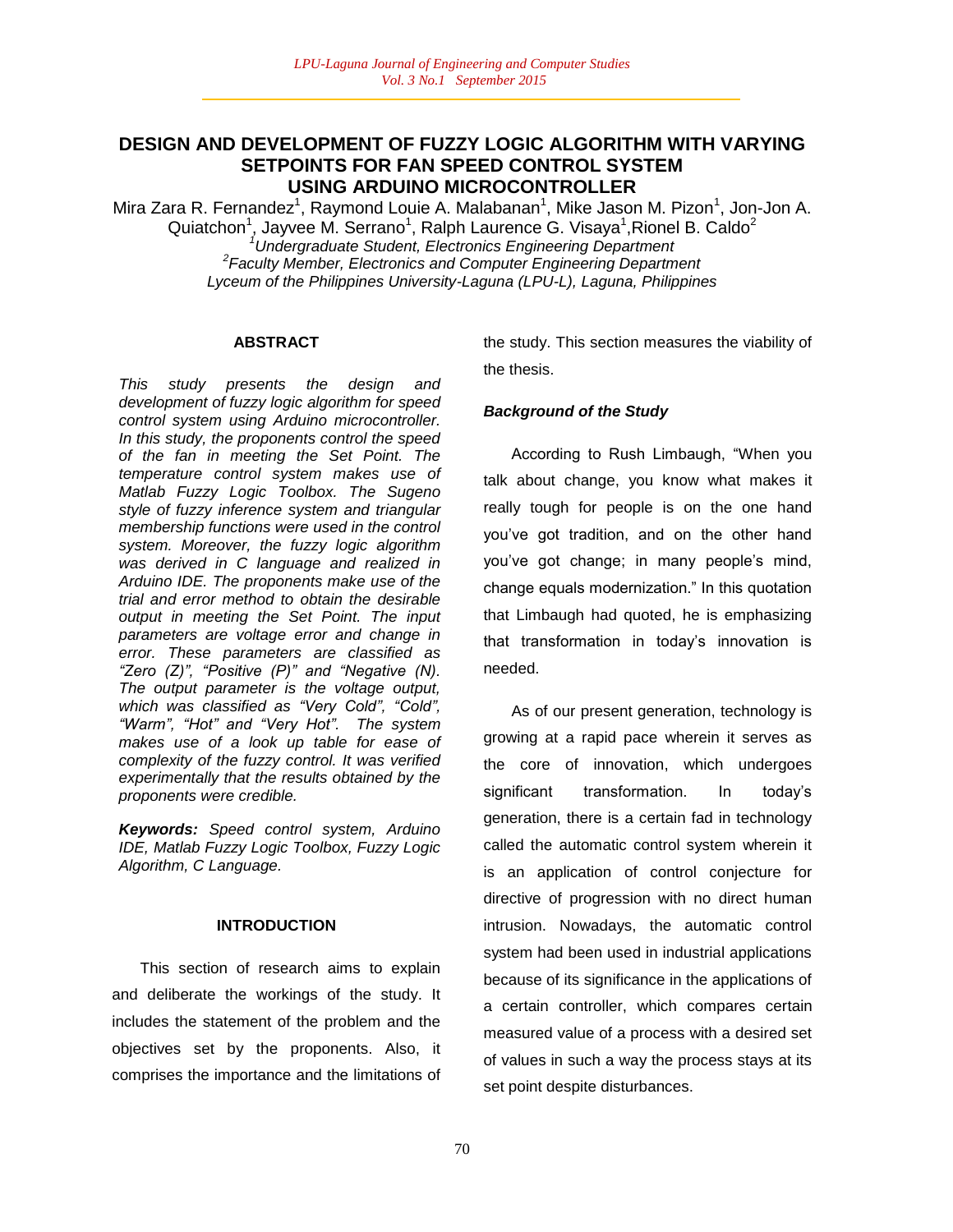On the other hand, process controlled systems are often nonlinear and tough to control precisely, One of those systems is the Speed Control wherein it is an intentional change of the drive speed to a value required for performing the specific work process [1].

In some studies, the well-known Proportional Integral Derivative (PID) controllers are used in controlling systems like temperature control. Because of its simplicity and efficiency for linear systems, the PID controllers are used for industrial processes. The difference between a measured process variable and a desired set point were calculated by the PID and the manipulated variable is used for adjusting the process of the controller in minimizing error [2].

However, there are drawbacks in PID controllers. It has been proven that fuzzy logic has more efficient results and precise outcomes. Certainly, fuzzy logic has begun as one of the dynamic areas of study particularly in control applications. It is indeed a very prevailing process when measured models are not accessible and input data are inaccurate. Compared to conventional controlled mechanisms such as PID, fuzzy logic is definitely more useful and accurate.

Fuzzy logic system is much closer to human thinking and natural language than traditional logical systems. Fuzzy Logic controller (FLC) based on Fuzzy Logic provides a means of converting a linguistic control strategy based on expert knowledge into an automatic control strategy. Fuzzification, defuzzification strategies and fuzzy control rules are used in Fuzzy reasoning mechanism [3].

The temperature control system can be implemented using a microcontroller like Arduino IDE. The Arduino is a simple microcontroller board and an open-source physical computing platform. The variety of lights, motors and other physical outputs can be controlled and it can be used to develop interactive objects, taking inputs from a variety of switches or sensors [4].

In this study, the proponents will integrate the concepts and principles of fuzzy logic for temperature control system and realize it in an Arduino microcontroller.

#### *Statement of the Problem*

Although PID controllers is the simplest and often the most effective controllers, its mathematical model is difficult to obtain and its capabilities are limited especially when complex processes are required to perform a task. The reason why some specific industries use larger or more expensive controllers is because PID is only capable of measuring varying inputs and calculates the difference between them[5]. In addressing the problem with traditional control techniques, the proponents make use of the fuzzy logic control algorithm.

Fuzzy logic controller has been proposed by many researchers to lighten the dependency on the mathematical model. This tool is very strong considering that it has excellent resistance to external disturbances [6]. Nonlinear characteristics can be realized using FLC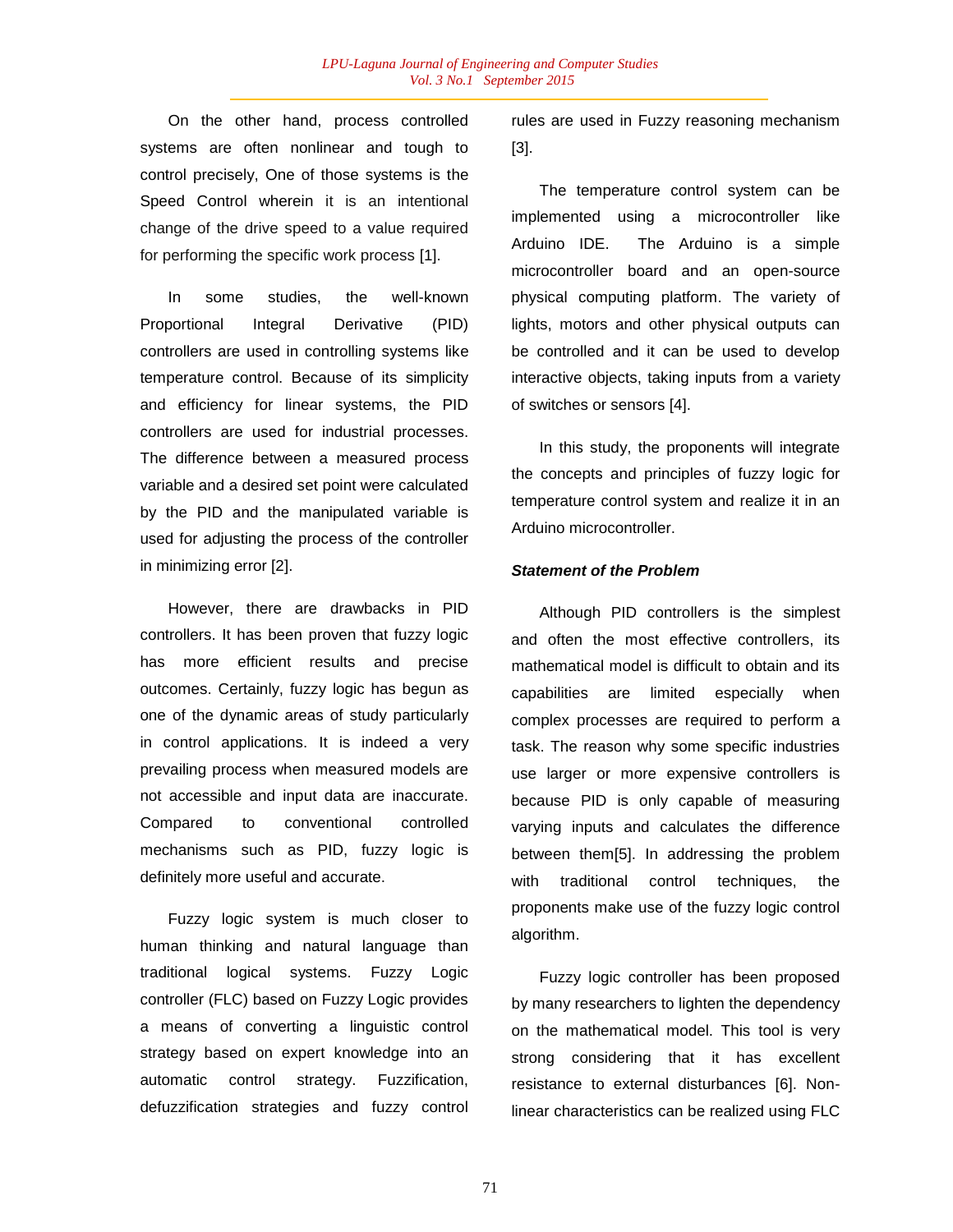unlike the conventional controller that exhibits poor performance when applied to non-linear systems. It can work with less precise inputs, more robust in nature and it does not need fast processors [7]. However, due to complex and heuristic assessment, its process requires extensive computational power [6]. In general, for flow measurement and control applications, fuzzy logic controller is a good alternative to conventional controller considering that it has better stability, small overshoot, and has fast response [7].

The proponents will incorporate the fuzzy logic algorithm in Arduino microcontroller for temperature control system. There are various Programmable Logic Devices (PLDs) such as FPGA, PIC Microcontroller, DSP and many more, but the proponents choose Arduino because due of its advantages over other PLDs. It is relatively inexpensive compared to other microcontrollers and the software of the Arduino runs on Windows, Macintosh OSX, and Linux operating systems. The programming environment of Arduino is easy-to-use for beginners, so students learning the program in that environment will be familiar with the look and feel of Arduino. Also, the software is published as open source tools, which makes it available for further extension by experienced

The proponents conducted this study to address the following problems:

- a) How to program fuzzy logic in Arduino IDE?
- b) How to develop fuzzy logic controller using Arduino for temperature control system?

### *Objectives*

#### **1.3.1 General Objective**

The main objective of this study is to design and simulate a fuzzy logic controller for temperature control system using Arduino Microcontroller with the aid of Arduino IDE.

#### **1.3.2 Specific Objectives**

- To explore the functionality and basic applications of Arduino microcontroller;
- To describe the fuzziness in speed control system;
- To realize the fuzzy logic algorithm for speed control system in Arduino microcontroller; and,
- To test and evaluate the performance of fuzzy logic control system.

### *Significance of Study*

The conventional Proportional Integral Derivative (PID) controllers have been widely used because of its simplicity and effectiveness for linear systems, especially for first and second order systems, but it cannot be used for higher order [8]. However, PID controllers require special calculations for initialization and the specific initialization is dependent on the particular form of the PID control algorithm [9]. It also have limitations such as difficulties in the presence of nonlinearities, may have trade-off regulation versus response time, do not react to changing process behavior, and have lag in responding to large disturbances [10].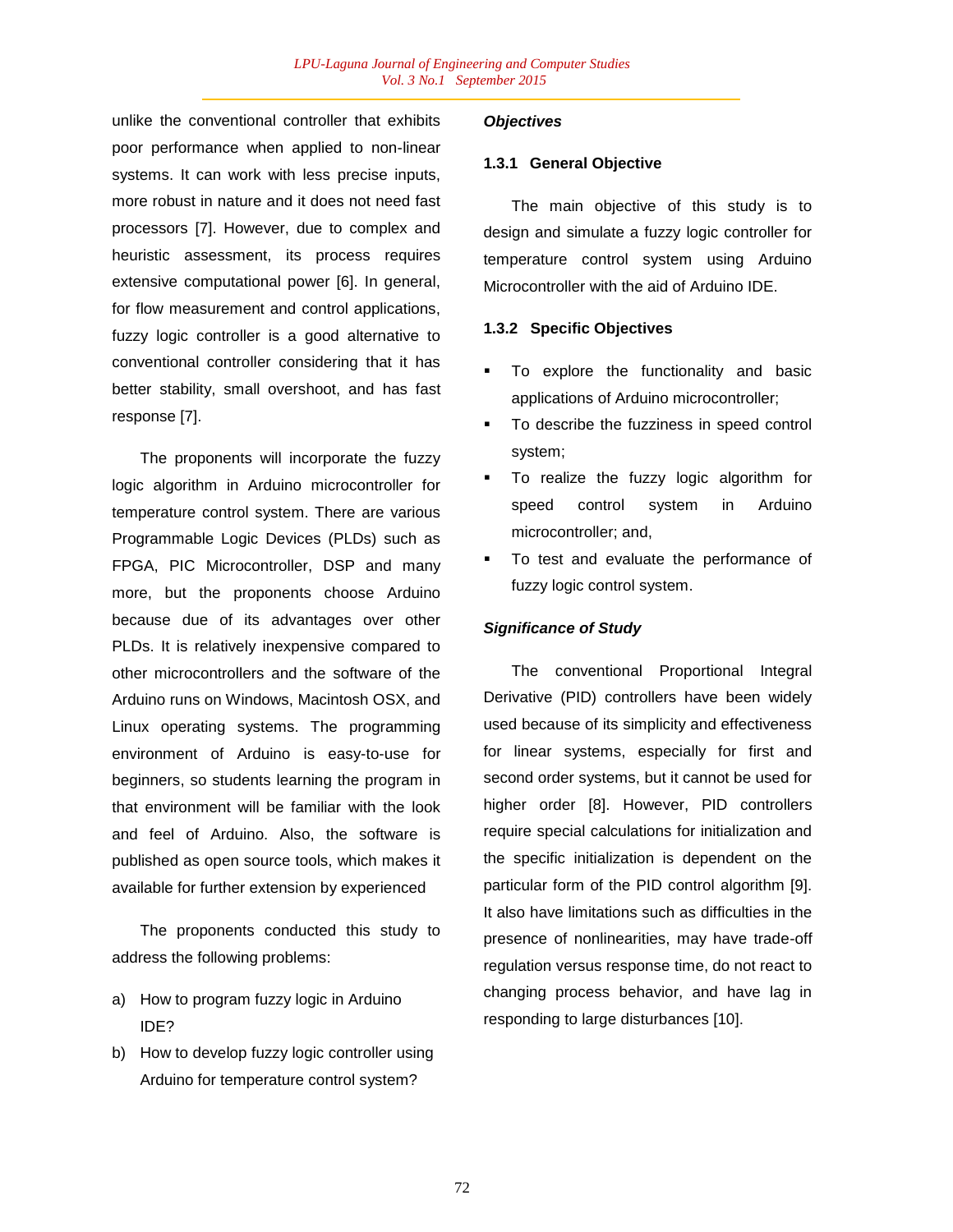Today, fuzzy logic has been adopted by many researchers due to its simplicity in calculation. The proponents will only need to set for fuzzy rules, which will fit the system and any reasonable number of inputs can be processed and numerous outputs are generated [11].

Fuzzy logic is an innovative technology for designing solutions of multi-parameter and nonlinear control models. The fuzzy logic has numerous applications and is used to solve the real world problems such as image processing, robotics/motion control, pattern recognition, fuzzy database and industrial engineering [12]. The fuzzy logic can also be used as an alternative design method to nonlinear controllers. [6]

The advantages of using fuzzy logic in temperature control system are: they are cheaper to develop, they cover a wider range of operating conditions, and they are more readily customizable in natural language terms [13].

This study will design, develop and integrate series of machine experiments using Arduino as the microcontroller unit in controlling the temperature wherein the fuzzy logic algorithm will be used. The novelty of this research is the constants to be obtained using Sugeno-style of fuzzy inference system, which would serve as its main controller for temperature control. This research helps the proponents to enhance the knowledge in Arduino technology and fuzzy logic algorithm. This study may also be used as a good reference for future studies.

#### *Scope and Limitation of the Study*

In this study, the proponents will use fuzzy logic for temperature control system and it will be implemented in an Arduino Atmega 2560. The proponents will make use of Sugeno style of fuzzy inference system to fine tune constants for desirable crisp output. In this study, the proponents will be performing experiments and simulations for LCD modules, testing of functionality of the Fan with the relay, temperature sensor, Heat Lamps and LED displays. These experiments and simulations will be integrated to produce the whole fuzzy system for temperature control system. In the fuzzy logic algorithm, the triangular membership functions of the FLC will be constructed and it has five (5) classifications such as *"Very Cold", "Cold", "Warm", "Hot"* and "Very Hot".

Two input variables, error (e) and change in error (de) are used in this fuzzy logic system. A rule table is then constructed on a twodimensional (2-D) space. This scheme naturally inherits from conventional proportional-integral derivative (PID) controller. The single output variable (y) served as the voltage output. This will be optimized using trial and error method using DevCpp and Matlab Fuzzy Logic Toolbox. The voltage ouput will be fed to the input of the Microcontroller Unit (MPU) that will be used in controlling the temperature.

The code will be uploaded on the Arduino IDE (Arduino Atmega 2560) and based on external temperature condition the MPU will make decisions from the classifications. The output behavior of the Fan and the Heat Lamp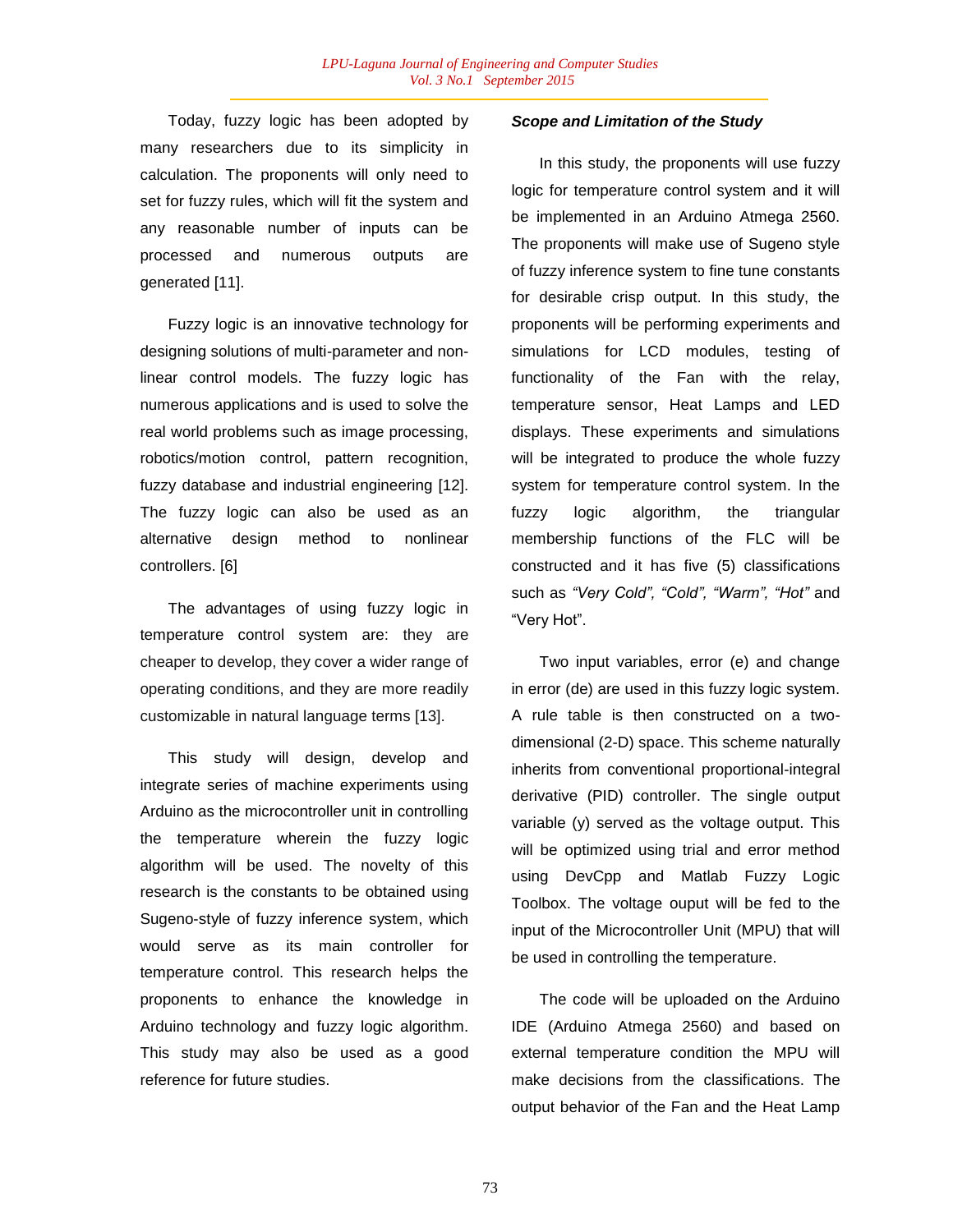will decide whether the temperature needs to be decreased or increased.

### **METHODOLOGY**

#### *Proposed Design*

The proposed project aims to develop a speed control system, which can control the speed of the fan. The velocity of the fans will be controlled using fuzzy logic. The speed of the fan depends on the temperature sensed by the system. Speed control is dependent on the constructed triangular membership functions; the speed of the fan will increase/decrease. The triangular membership functions were coded using Sugeno-style of fuzzy inference system fuzzy algorithm.

The system consists of computer, 5 LEDs, 1 LCD, 2 Fans, 2 heat lamps, Arduino Atmega 2560 as the control unit and the fuzzy logic algorithm to control the temperature of the system. Also, the temperature sensor will be used by the system in reading the temperature. This will give information to the microcontroller. The proponents will implement the prototype in a house wherein it serves as the environment of the whole system.

### *Fuzzy Logic Controller*

The concept of Fuzzy Logic (FL) was presented not as control methodology, but as a way of processing data by allowing partial set membership rather than crisp set membership or non-membership. It was conceived and introduced by LotfiZadeh, a professor at the University of California at Berkley. This is the principle behind the Fuzzy Logic System wherein Professor Zadeh reasoned that people do not require precise, numerical information input, and yet they are capable of highly adaptive control. Furthermore, the Fuzzy Logic (FL) is define as a problem-solving control system methodology that lends itself to implementation in systems ranging from simple, small, embedded micro-controllers to large, networked, multi-channel PC or workstationbased data acquisition and control systems. The Fuzzy Logic has an approach to control problems mimics how a person would make decisions, only much faster and it can be implemented in hardware, software, or a combination of both. In addition, FL requires Fuzzy Rules and Inference to transform fuzzy input sets to crisp outputs [14].

The Fuzzy Logic doesn"t attempt to model a system mathematically, on the other hand it incorporates a simple rule – based IF X AND Y THEN Z approach to solve a control problems. It was based on the operator's experience rather than the technical understanding of the system. In addition, some numerical parameters are needed in order to operate fuzzy logic [14].

The first step in designing Fuzzy Logic System is to describe fuzzy sets, the information in terms of fuzzy linguistic terms or can be regarded as values equal to 0 or 1 and values within them. The fuzzy membership function is used to assign values with respect to fuzzy sets and its degrees of membership. Moreover, the most commonly used technique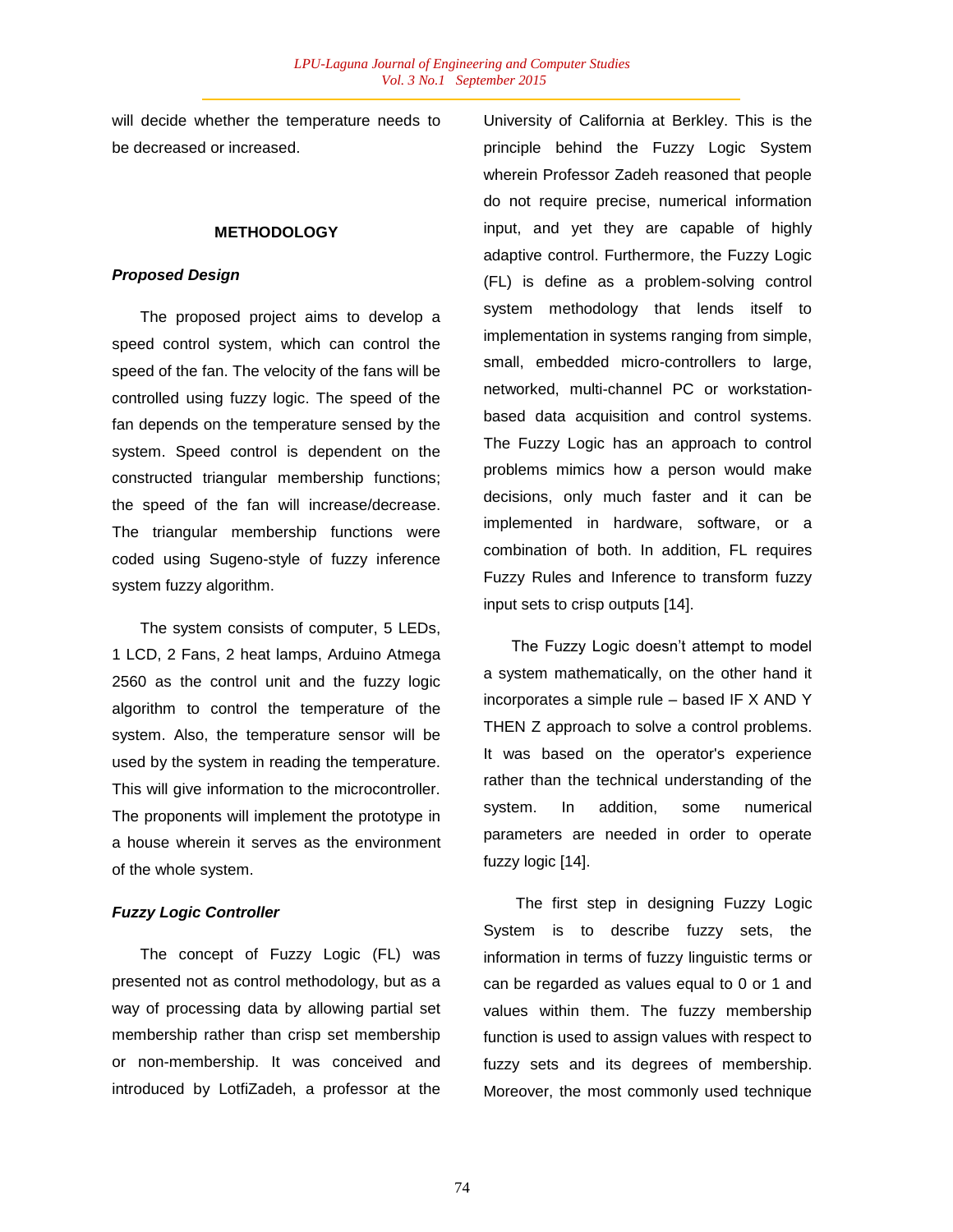requiring four parameters to be specified with respect to its x and y coordinates is called Trapezoidal Membership Function. Also, the Triangular Membership Function can be used in the system which requires three parameter specifications [14].

#### *Arduino Board*

Arduino is an open source hardware and single board microcontroller which consists of an Atmel 8-bit AVR microcontroller with complementary components that facilitate programming and incorporation into other circuits. It has USB interface, 6 analog input pins, and 14 digital I/O pins that accommodate various extension boards. The Arduino was introduced in 2005 by Aquino" designers for the student"s project at Interaction Design Institute Ivrea in Ivrea, Italy. The named "Arduino" comes from a bar in Ivrea, where some of the founders of the project used to meet. They sought to provide an inexpensive and easy way for hobbyists, students, and professionals to create devices with the used of sensors and actuators to interact with their environment. The Arduino can be runs on regular personal computers using the C or C++ by the aid of integrated development environment (IDE) [15].

### *Software Flowchart*



## **Fig 2.4.1Software Flowchart for Trial and Error**

In the figure above, ADC conversion is needed to convert the analog values to digital fuzzy inputs. The fuzzy sets will be deffuzified and it will give a crisp output that will be fed to the speed control system using the Arduino Microcontroller. The cycle continues until the desired output voltage (Vref) is achieved.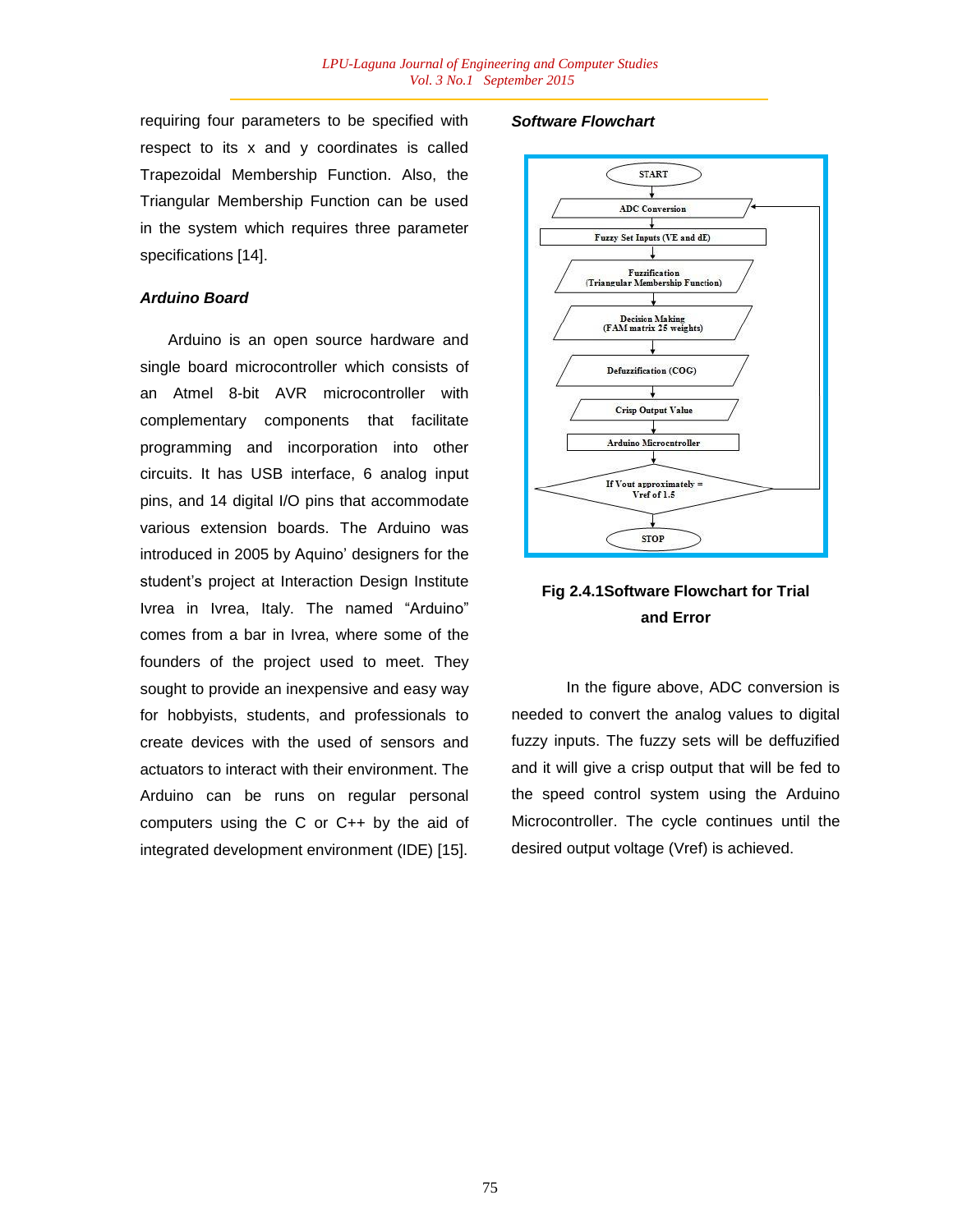### *Hardware Block Diagram*



# **Fig 2.5.1 The Block Diagram of Fuzzy Logic Temperature Controller with Arduino Microcontroller**

In the Figure 2.5.1, it shows the block diagram of the Fuzzy Logic Speed Control System. To start, using the fuzzy logic toolbox which comes from the MATLAB sofware. initialize the inputs in the fuzzy interference system for making the fuzzy logic rules. Then, the output (defuzzified values) of the fuzzy logic system will be fed to the input of the Arduino Microcontroller by converting the values to the codes for the Arduino IDE. Program the LED Displays, Temperature Sensor, Fan, the Driver, the Heat Lamps and the LCD with the converted values of the fuzzy logic output values and upload the program to the arduino IDE software. The temperature will be displayed in the LCD and the LEDs will turn on which depends on the temperature. When the temperature is higher than the setpoint the fans will turn on.

## **DESIGN CONSIDERATIONS**

### **The Prototype**



## **Figure 3.1.1 The Prototype.**

Figure 3.1.1 shows the miniature house with electronic speed controller system with the principle of varying an electric motor"s speed. It was designed to provide conversion of the sense temperature to its corresponding voltage. The converted voltage corresponds to the speed level of the fan. Basically, the system comprise of heat lamp, fan and temperature sensor. The sensor is placed near the halogen lamp. This heating mechanism has its own AC supply. The amount of power delivered to the fan can be controlled by fuzzy logic algorithm through serial port using ARDUINO microcontroller.

The proponents assigned different set points, which are identical to the constructed five (5) membership functions: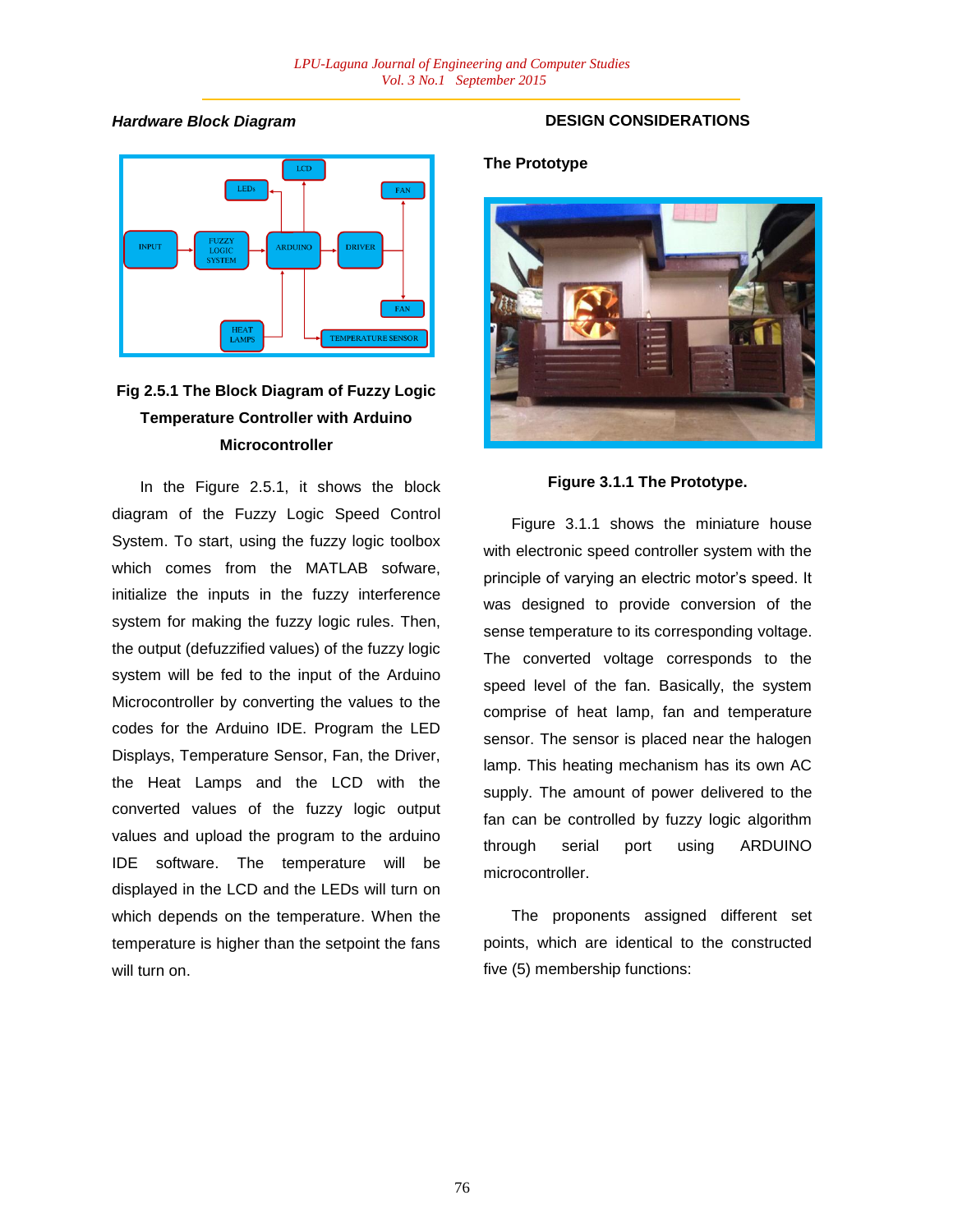### **Table 3.1 Membership Function**

| <b>Very Cold</b> | $15^{\circ}$ C to $20^{\circ}$ C |  |
|------------------|----------------------------------|--|
| Cold             | 21°C to 24°C                     |  |
| Warm             | 25°C to 28°C                     |  |
| Hot              | 29°C to 37°C                     |  |
| Very Hot         | 38°C to 49°C                     |  |

As shown in Table 4.1.2, the warm category has the range of values 25˚C to 28˚C. In this study, the proponents considered using such values as target set points. This means that the speed of the fan stops whenever the set temperature ranges were achieved. The LM35 sensor is used in sensing the current temperature. The controller calculates the error between set point value and current value. The calculated voltage and change error were used as input functions to the fuzzy logic. The inputs being fed will undergo fuzzification process, so as to calculate its degrees of membership. After gathering data and brainstorming, the proponents decided to designed a miniature house prototype, which composed of two (2) different room sections, one with 2 heat lamp and fan, and the other with 1 lamp and fan which is smaller than the first one. Also the proponents decided to make a separate circuit box in creating the circuitry and in ensuring that all wirings were properly installed. Building the final prototype is composed of low cost resources and salvaged parts; it was very mind-numbing because almost everything is handmade. The components and hardware are composed of 1 ACEduino@2560 board, 1 Liquid Crystal Display, 2 fans, 2 halogen lamp, 1 LM35 sensors, 4 PCB"s, 2 transistors BD139,

2 diodes 1N4001, 7 resistors, 2 Capacitors, and 5 LED lights. It took the proponents three (3) weeks to finalize the prototype and make sure that all components are secured and working properly.

#### **Fis Editor of Speed Controller**

#### *3.2.1. Sugeno Fuzzy Inference Method*

Sugeno Fuzzy model is a method of fuzzy inference proposed by takagi, sugeno used in this study for Matlab Fuzzy Logic Toolbox Simulation, A typical fuzzy rule in Sugeno fuzzy model has the form:

### If x is A and y is B then  $z = f(x,y)$

Sugeno has similarity to the mamdani method in several aspects, The fuzzy inference process, fuzzifying the inputs and applying the fuzzy operator are exactly the same, the major distinction is that the sugeno output membership functions are either linear or constants that"s why in this paper the proponents used sugeno fuzzy model considering the use of constant as output membership functions.



**Figure 3.2.1Fis Editor.**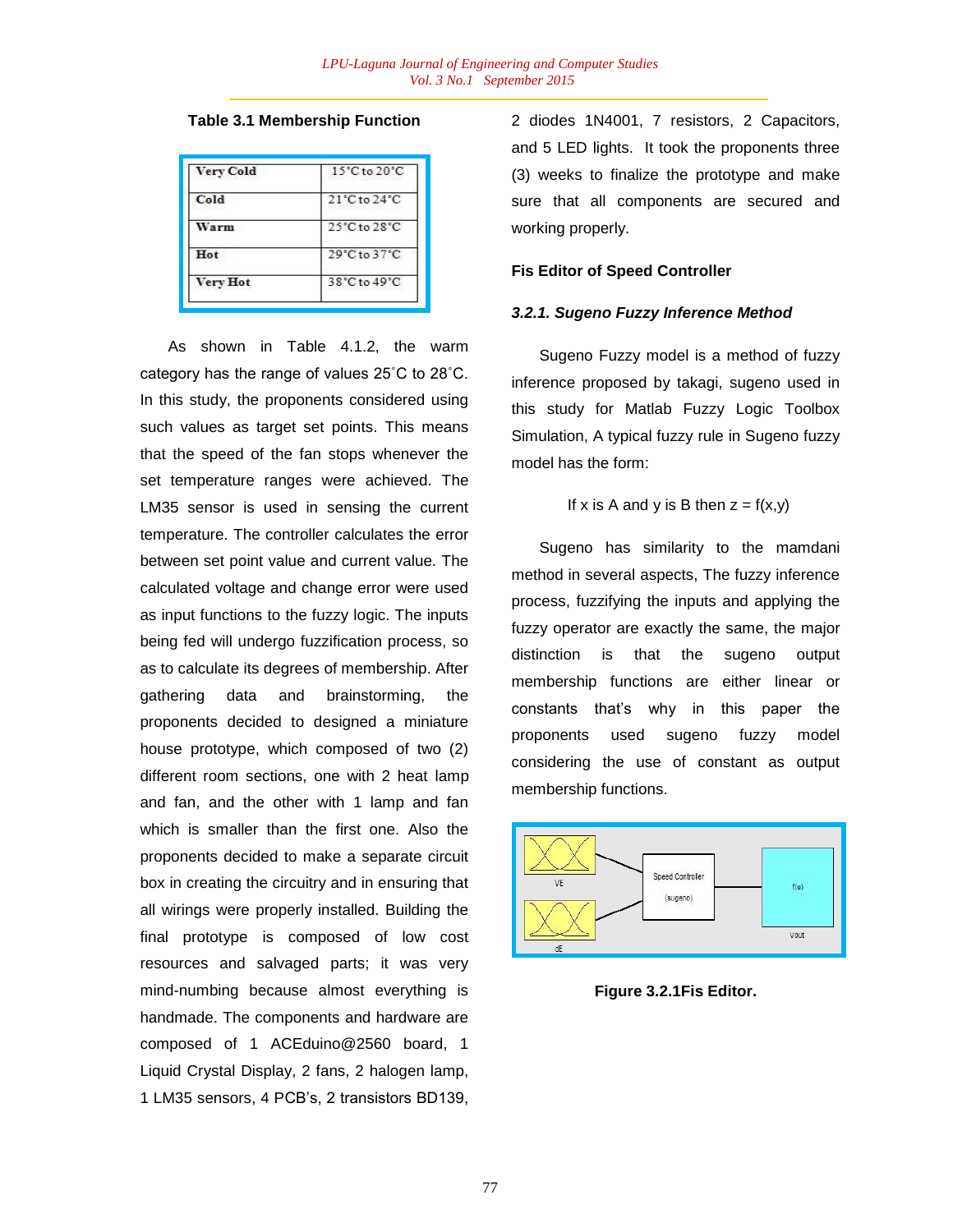| <b>FIS Variables</b> |        | Membership function plots                           | plot points: | 181       |  |
|----------------------|--------|-----------------------------------------------------|--------------|-----------|--|
|                      |        |                                                     |              |           |  |
| f(u)                 |        | PB                                                  |              |           |  |
| VE<br>Vout           |        | <b>PS</b>                                           |              |           |  |
|                      |        | Z <sub>O</sub>                                      |              |           |  |
| dF                   |        | <b>NS</b>                                           |              |           |  |
|                      |        | <b>NB</b>                                           |              |           |  |
|                      |        |                                                     |              |           |  |
|                      |        |                                                     |              |           |  |
|                      |        | output variable "Vout"                              |              |           |  |
| Current Variable     |        | Current Membership Function (click on MF to select) |              |           |  |
| Vout<br>Name         | Name   |                                                     | <b>NB</b>    |           |  |
|                      | Type   |                                                     | constant     | $\ddot{}$ |  |
| output<br>Type       | Params |                                                     |              |           |  |
| Range<br>[0 1]       |        | $\bf 0$                                             |              |           |  |
| <b>Display Range</b> |        | Help                                                | Close        |           |  |
|                      |        |                                                     |              |           |  |

**Figure 3.2.2 Membership Functions.**

|                                                   | 1. If (VE is VC) and (dE is VC) then (Vout is NB) (1).<br>2. If (VE is VC) and (dE is C) then (Vout is NB) (1)<br>3. If (VE is VC) and (dE is M) then (Vout is NB) (1)<br>4. If (VE is VC) and (dE is H) then (Vout is NS) (1)<br>5. If (VE is VC) and (dE is VH) then (Vout is ZO) (1)<br>6. If (VE is C) and (dE is VC) then (Vout is NB) (1)<br>7. If (VE is C) and (dE is C) then (Vout is NB) (1)<br>8. If (VE is C) and (dE is M) then (Vout is NS) (1)<br>9. If (VE is C) and (dE is H) then (Vout is ZO) (1)<br>10. If (VE is C) and (dE is VH) then (Vout is PS) (1) | Ë                                                                                  |
|---------------------------------------------------|-------------------------------------------------------------------------------------------------------------------------------------------------------------------------------------------------------------------------------------------------------------------------------------------------------------------------------------------------------------------------------------------------------------------------------------------------------------------------------------------------------------------------------------------------------------------------------|------------------------------------------------------------------------------------|
|                                                   |                                                                                                                                                                                                                                                                                                                                                                                                                                                                                                                                                                               |                                                                                    |
| Ħ<br><b>VF</b> is                                 | and<br>oF is                                                                                                                                                                                                                                                                                                                                                                                                                                                                                                                                                                  | Then<br>Vout is                                                                    |
| VC<br>$\overline{c}$<br>М<br>E<br>H<br>VH<br>none | vc<br><sub>c</sub><br>M<br>Ξ<br>H<br>VH<br>none                                                                                                                                                                                                                                                                                                                                                                                                                                                                                                                               | N <sub>B</sub><br>۸<br><b>NS</b><br>Z <sub>O</sub><br>f.<br>PS<br>PB<br>٠<br>none. |
| not<br>Connection -<br>or                         | not<br><b>Weight:</b>                                                                                                                                                                                                                                                                                                                                                                                                                                                                                                                                                         | not                                                                                |

**Figure 3.2.3 Rule Viewer.**



**Figure 3.2.4 Fuzzy Rule Editor.**



**Figure 3.2.5 RULE VIEWER FIS Surface View**

**Figure 3.2.2,** shows the fuzzy rule editor for the speed control system wherein it is constructed using look – up table. On the other hand, **Figure 3.2.3,** the crisp output or duty cycle is shown in the membership function editor and it is the output (Vout) or the crisp output for the fuzzy logic system. The graphical illustration of the rules for speed control system simulation purposes is elicited in **Figure 3.2.4.** The graphical illustration of the rules for the speed control is elicit in **Figure 3.2.5,** it includesthe surface view of the speed control system with voltage error in the x-axis, change in error in the y-axis and duty cycle or the crisp output (Vout) in the z-axis.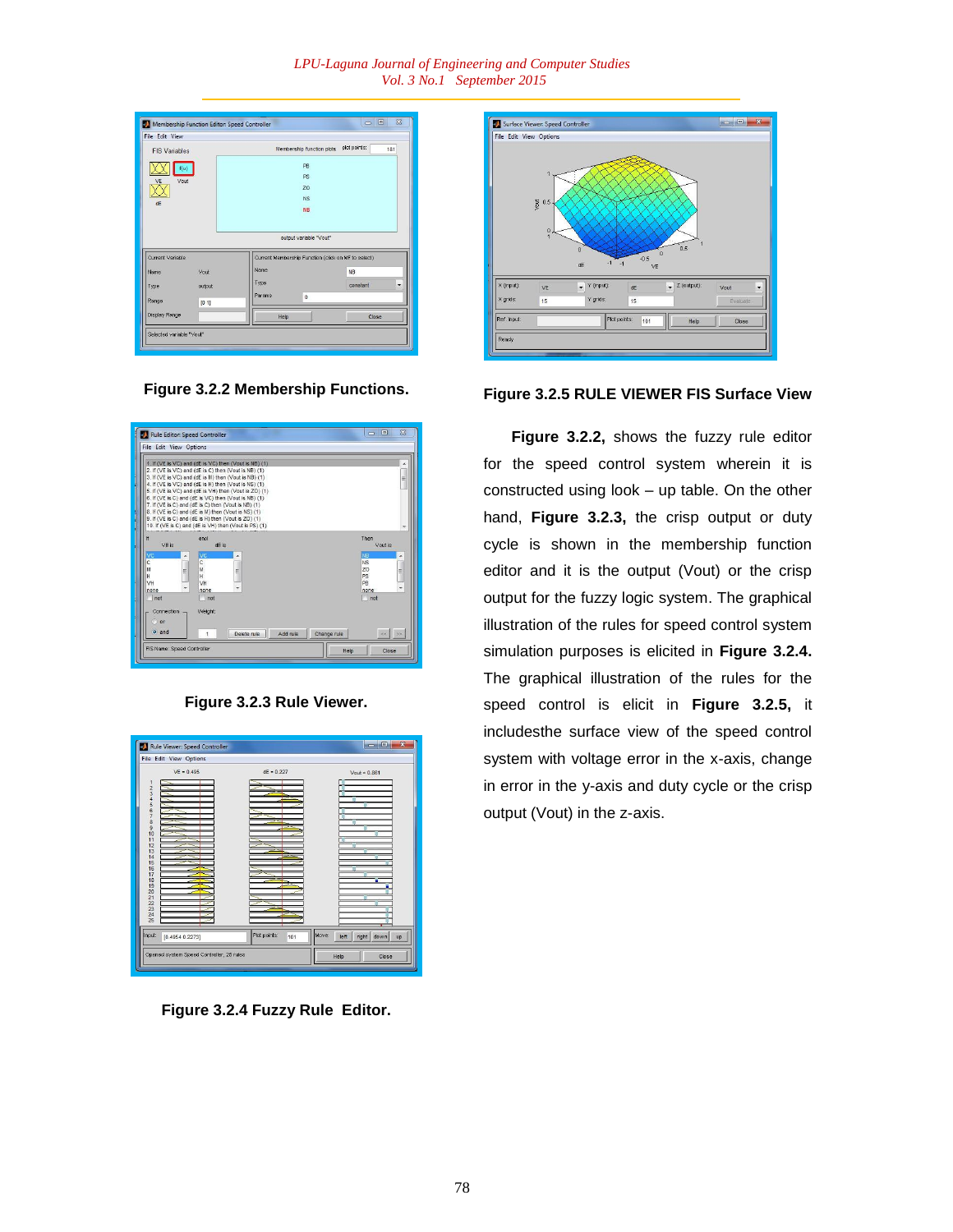### *3.3 DevCpp Fuzzy Logic Controller*

| Enter the Uoltage Error: 3                                                                                                  |
|-----------------------------------------------------------------------------------------------------------------------------|
| <b>Iteration No: 1</b>                                                                                                      |
| $JE = 3.00$<br>$AE = 3.00$<br><b>Normalized (UE) = 0.90</b><br>$Normalized$ $(dE) = 0.90$                                   |
| Duty Cycle (Crisp Output) = $0.73$<br>$Jout = 2.20$<br><u> KRRKA ARRARA KRAKA ARRARA KARRARA KARA KA</u><br>Iteration No: 2 |
|                                                                                                                             |
| $JE = 0.70$<br>$AE = 2.30$<br>Normalized <mark>(UE) = 0.10</mark><br>Normalized (dE) = 0.65                                 |
| Duty Cycle (Crisp Output) = $0.70$<br>$Jout = 2.09$                                                                         |
| Iteration No: 3                                                                                                             |
| $JE = 0.59$<br>$AE = 0.11$<br>Normalized <mark>(UE) = 0.07</mark><br>Normalized (dE) = -0.10                                |
| Duty Cycle (Crisp Output) = $0.59$<br>$Jout = 1.76$                                                                         |
| Iteration No: 4                                                                                                             |
| $JE = 0.26$<br>$AE = 0.33$<br>Normalized <mark>(UE) = -0.05</mark><br>Normalized (dE) = -0.02                               |
| $_{\text{Duty}}$ Cycle (Crisp Output) = 0.60<br>$Jout = 1.79$                                                               |
| <b>Iteration No: 5</b>                                                                                                      |
| $JE = 0.29$<br>$HE = -0.03$<br>Normalized (UE) = -0.04<br>Normalized (dE) = -0.15                                           |
| Duty Cycle (Crisp Output) = $0.52$<br>$Jout = 1.56$                                                                         |

#### **Figure 3.3.1 DevCpp program simulation.**

On the Figure 3.3.1, the simulation for finding the crisp output or the duty cycle and the Vout is exhibited. Basically, the proponents make used of the trial and error method for the simulation in finding the Voltage Reference (Vref), which is 1.5 as set by the proponent. The voltage error and change in error is being computed in the program. In the simulation, the Vref was achieved after five iterations.

### *3.4 Arduino Simulation Output*



## **Figure 3.4.1 Serial Monitor Simulation (With fuzzy Logic Code).**

In the figure shown above, it is the Serial Monitor where the data are being shown. It is made after verifying and uploading the codes to Arduino microcontroller in order to see what will be the output of the program. In the data shown, Fan is on when the temperature is above the set point temperature, fan will be off when it reaches the set point or the temperature is below the set point. When the temperature reaches the max temperature, the fan will be at full speed which is 100%. Also the temperature reading is also displayed in the serial monitor.

### *3.5 Project Capabilities*

The main goal of the project study is the analysis of speed control in such system; that uses fuzzy logic algorithm into ARDUINO microcontroller. The prototype is a closed environment so that set points can be easily obtained. The systems includes Halogen lamps which will be the heating mechanism, the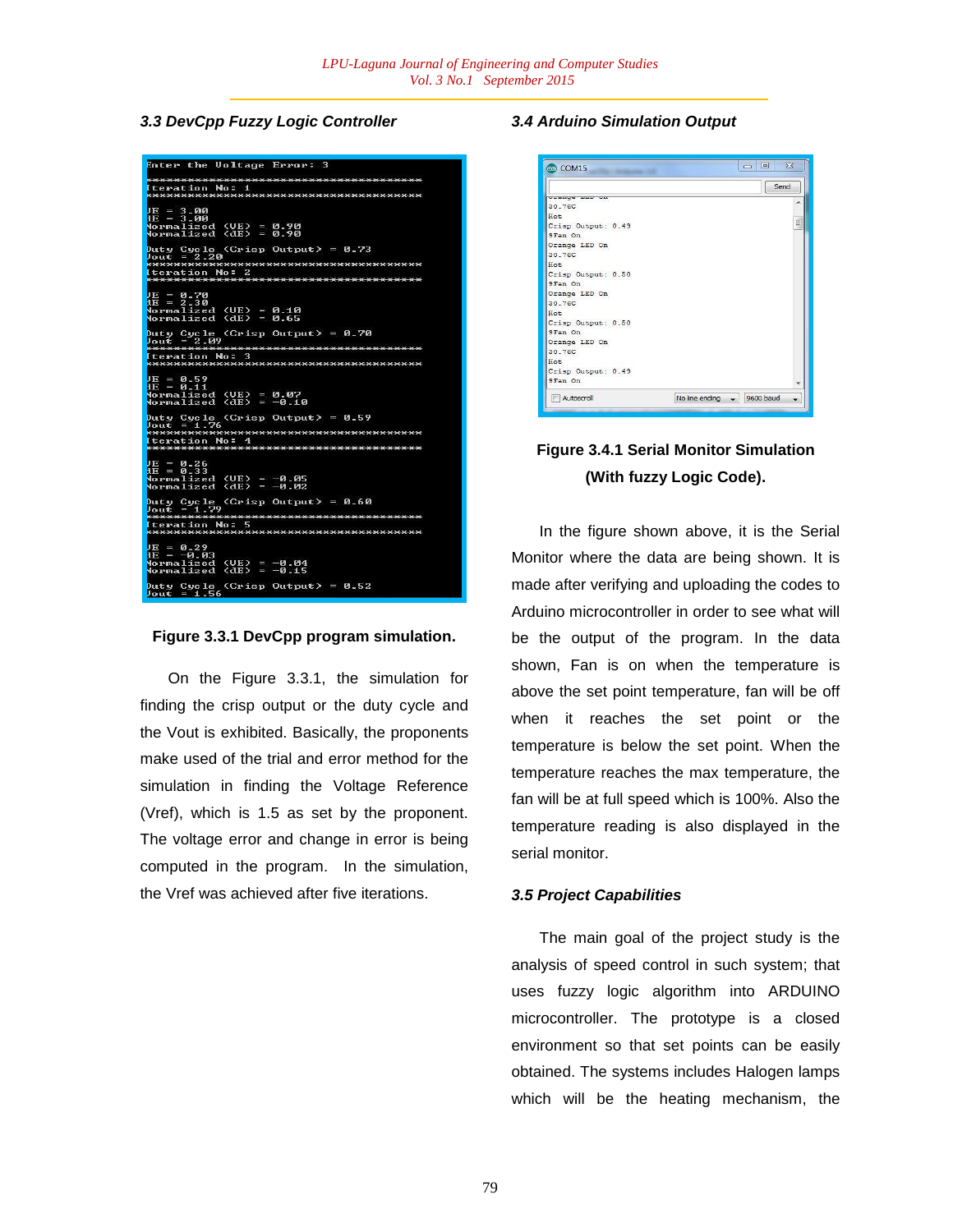speed of fan is directly proportional to temperature sense by the temperature sensor, the proponents also includes indicators such as Liquid Crystal Display (LCD), and LED lights. The LCD displays the temperature in ˚C and ˚F as well as the Percentage Fan Speed. LED lights indicates changes in temperatures, Blue led for Very Cold; Green for Cold; White for warm; Orange for hot and Red for Very hot. Fan Speed is expected to be 100% at maximum temperature 45˚C and 0% for temperature 28˚C below.

#### *3.6 Project Limitations*

The system is not designed to control the temperature of the proposed environment, therefore the tests conducted and the results provided focuses on the response of the fan whenever the temperature changes, Also the system only use small scale of voltages which cannot support devices with outsized outputs.

#### *3.7 Operation Guide*

The prototype was designed to be a miniature house; it represents a closed environment that will make the temperature to be compact. When the sensor sense a temperature ranges from 29˚C up to Max Temperature of 49˚C the fan will operate. The speed of the fan is directly proportional to the sense temperature, when cooling down the Fan will automatically turn off when it reaches a temperature of 28˚C below.

#### *3.8 Images of Connections*



**Figure 3.8.1 PCB connection of the main Board.**



**Figure 3.8.2 Wiring connection of the system.**

## **EXPERIMENTS AND ANALYSIS OF RESULTS**

The purpose of this chapter deals with the analysis and interpretation of data that was gathered by the proponents during the series of assessments and study of the entire system. Including the summarization of the thesis research the research suggestions and policy recommendations for further analysis.

The proponents records the voltage and Speed of fan (%) in every change in temperature, the experiments were done into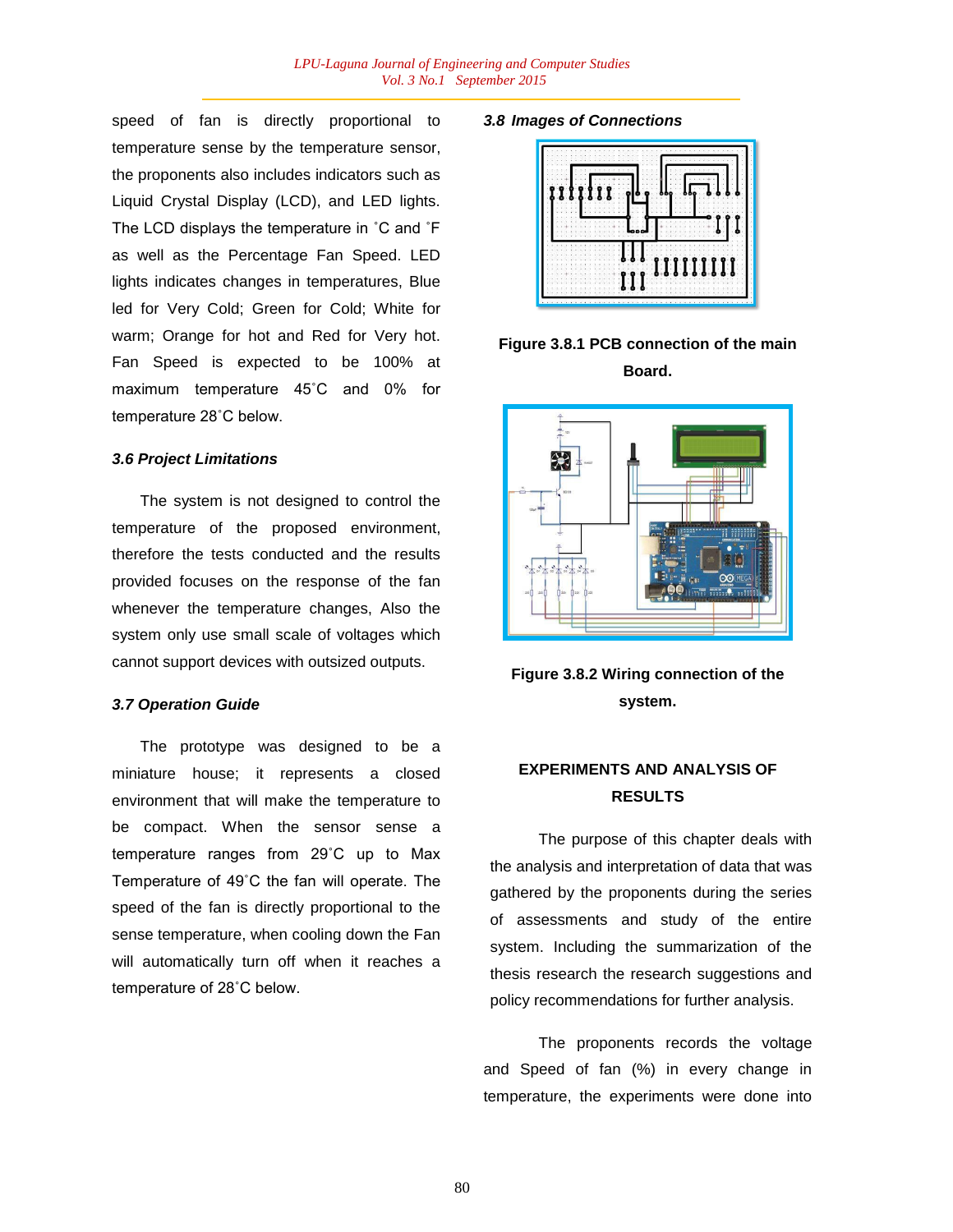two different environments "Controlled and Uncontrolled" as per of what our prototype represent. The results of the experimentations in ARDUINO are tabulated in the preceding pages including its respective graphs.



#### **Table 4.1 Theoretical Values.**

## **Figure 4.1 Graphical Representation of Theoretical Values.**

The Figure shows the output voltage and the response of the fan in every change in temperature, each variable is directly proportional to each other. This is the expected system response of the study. In table 4.1 values highlighted with color orange are default to have zero output; the system starts to run at 29 °C.

# **Table 4.2 Data of 1st Trial "Controlled Environment"**



# **Figure 4.2 Graphical Representation of 1st Trial "Controlled Environment".**

For the Controlled Environment the cover of the house is attached to the house. The fan turns on at 29.3˚C with fan speeds of 4% until it reach the Maximum Temperature of 49.8˚C with fan speed of 100%. There are 47 recorded temperatures, voltages and fan speed.

### *1.1 Statistical Tool*

The proponents used Correlation to test the reliability of the data gathered. It is a technique that measures the strength of the association between two variables; the proponents used Fan Speed Percentage as the input variables for the test.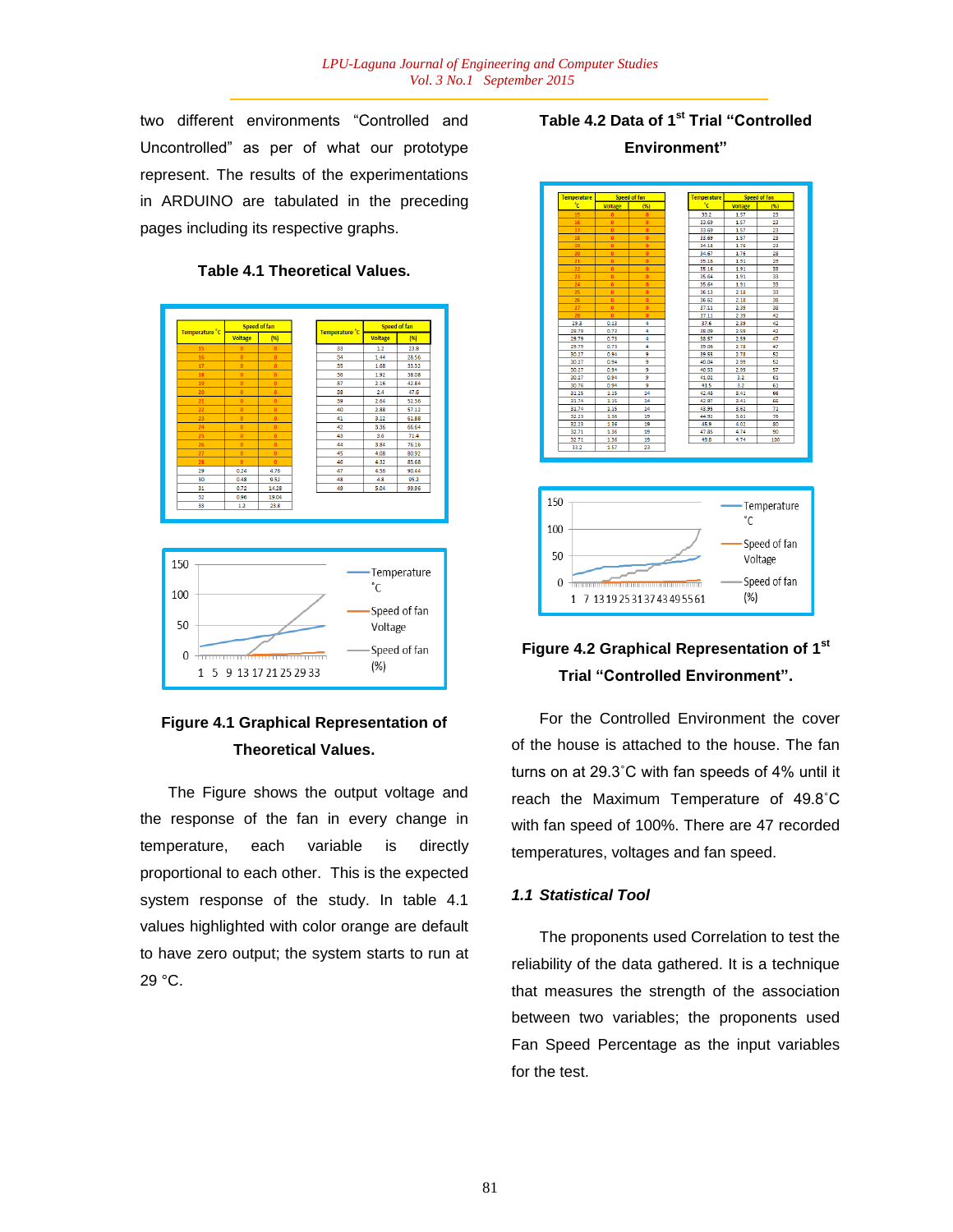### **Table 4.4 Correlation Coefficient.**

| <b>Correlation Coefficient</b> | <b>Remarks</b>                 |  |
|--------------------------------|--------------------------------|--|
| $0.00$ TO $(+/-)$ 0.20         | <b>Negligible Correlation</b>  |  |
| $(+/-)$ 0.21 TO $(+/-)$ 0.40   | <b>Low Correlation</b>         |  |
| $(+/-)$ 0.41 TO $(+/-)$ 0.50   | <b>Substantial Correlation</b> |  |
| $(+/-)$ 0.51 TO $(+/-)$ 0.80   | <b>Marked Correlation</b>      |  |
| $(+/-)$ 0.81 TO $(+/-)$ 1.00   | High to very high Correlation  |  |
|                                |                                |  |

**Table 4.5 Theoretical and Actual Values.**

| <b>Temperature</b><br>(C) | Speed of Fan (%)         |                    |  |
|---------------------------|--------------------------|--------------------|--|
|                           | "Controlled Environment" | "Open Environment" |  |
| 29                        | 4                        | 4                  |  |
| 30                        | 9                        | 9                  |  |
| 31                        | 14                       | 14                 |  |
| 32                        | 19                       | 19                 |  |
| 33                        | 23                       | 23                 |  |
| 34                        | 28                       | 28                 |  |
|                           | 29                       | 28                 |  |
| 35                        | 33                       | <b>XXXX</b>        |  |
| 36                        | 38                       | 38                 |  |
| 37                        | 42                       | 42                 |  |
| 38                        | 47                       | 47                 |  |
| 39                        | 52                       | <b>XXXX</b>        |  |
| 40                        | 57                       | 57                 |  |
| 41                        | 61                       | 61                 |  |
| 42                        | 66                       | <b>XXXX</b>        |  |
| 43                        | 71                       | 71                 |  |
| 44                        | 76                       | 76                 |  |
| 45                        | 80                       | <b>XXXX</b>        |  |
| 46                        | 85                       | <b>XXXX</b>        |  |
| 47                        | 90                       | 90                 |  |
| 48                        | 95                       | 95                 |  |
| 49                        | 100                      | 100                |  |

The table shows the data that are going to use to calculate for the correlation coefficient, the characters "XXXX" means don"t care or no corresponding values.

## **Table 4.6 Calculations for Correlation Coefficient "Controlled Environment"**

| Correlation Coefficient for Theoretical and Actual Values of Fan Speed (%)<br>"Controlled Environment" |                                               |                                          |                 |                            |                       |
|--------------------------------------------------------------------------------------------------------|-----------------------------------------------|------------------------------------------|-----------------|----------------------------|-----------------------|
| <b>Temperature</b><br>(C <sub>C</sub> )                                                                | <b>Theoretical Values</b><br>Speed of Fan (%) | <b>Actual Values</b><br>Speed of Fan (%) | XV              | $x^2$                      | $v^2$                 |
| 29                                                                                                     | 4.76                                          | 4                                        | 19.04           | 22.6576                    | 16                    |
| 30                                                                                                     | 9.52                                          | q                                        | 85.68           | 90.6304                    | 81                    |
| 31                                                                                                     | 14.28                                         | 14                                       | 199 92          | 203 9184                   | 196                   |
| 32                                                                                                     | 19.04                                         | 19                                       | 361.76          | 362.5216                   | 361                   |
| 33                                                                                                     | 23.8                                          | 23                                       | 547.4           | 566.44                     | 529                   |
| 34                                                                                                     | 28.56                                         | 28                                       | 799.68          | 815.6736                   | 784                   |
|                                                                                                        | 28.56                                         | 29                                       | 828.24          | 815 6736                   | 841                   |
| 35                                                                                                     | 33.32                                         | 33                                       | 1099.56         | 1110.2224                  | 1089                  |
| 36                                                                                                     | 38.08                                         | 38                                       | 1447.04         | 1450.0864                  | 1444                  |
| 37                                                                                                     | 42.84                                         | 42                                       | 1799.28         | 1835.2656                  | 1764                  |
| 38                                                                                                     | 47.6                                          | 47                                       | 2237.2          | 2265.76                    | 2209                  |
| 39                                                                                                     | 52.36                                         | 52                                       | 2722.72         | 2741.5696                  | 2704                  |
| 40                                                                                                     | 57.12                                         | 57                                       | 3255.84         | 3262 6944                  | 3249                  |
| 41                                                                                                     | 61.88                                         | 61                                       | 3774.68         | 3829.1344                  | 3721                  |
| 42                                                                                                     | 66.64                                         | 66                                       | 4398.24         | 4440.8896                  | 4356                  |
| 43                                                                                                     | 714                                           | 71                                       | 50694           | 5097.96                    | 5041                  |
| 44                                                                                                     | 76.16                                         | 76                                       | 5788.16         | 5800.3456                  | 5776                  |
| 45                                                                                                     | 80.92                                         | 80                                       | 6473.6          | 6548.0464                  | 6400                  |
| 46                                                                                                     | 85.68                                         | 85                                       | 7282.8          | 7341.0624                  | 7225                  |
| 47                                                                                                     | 90 44                                         | 90                                       | 8139.6          | 8179.3936                  | 8100                  |
| 48                                                                                                     | 95.2                                          | 95                                       | 9044            | 9063.04                    | 9025                  |
| 49                                                                                                     | 99.96                                         | 100                                      | 9996            | 9992.0016                  | 10000                 |
|                                                                                                        | Σx<br>1128.12                                 | Σγ<br>1119                               | Σxν<br>75369.84 | $\Sigma x^2$<br>75834 9872 | $\Sigma v^2$<br>74911 |

Table 4.6 shows the results of the Correlation Coefficient for -1 and 1 for "Controlled" Environment respectively. Meaning there"s a perfect correlation "Very High Correlation" between values referring to table 4.4, the relationship that appears to exist is positive; thus the data is reliable.

### **CONCLUSION**

The whole system of this paper entitled "Design and Development of Fuzzy Logic Algorithm with Varying Set points for Fan Speed Control System using Arduino Microcontroller" is coded in a fuzzy logic Algorithm and it has been implemented in Arduino Microcontroller. The proponents make used of Matlab to simulate the fuzzy logic wherein it has two inputs the voltage in error and change in error. For trial and error method, the proponents used the Sugeno style fuzzy logic interference system for If – else rules. It uses FAM matrix with 25 weights for specifying the classification set on the fuzzy rules. By the use of Dev C programming plat form, the proponents fine-tuned the inputs to verify and find the precise crisp output value.

The proponents set different range of temperature for the classification of the membership functions such as  $15$   $\Box$ C to 20 □C for Very cold, 21 □C to 24 □C for cold, 25  $\Box$ C to 28  $\Box$ C warm (set point), 29  $\Box$ C to 37 DC for hot and 37 DC to 49 DC for Very hot. The LEDs has corresponding colors such as blue for Very cold, green for cold, white for warm, orange for hot and lastly red for Very hot. The LEDs will turn on whenever it reaches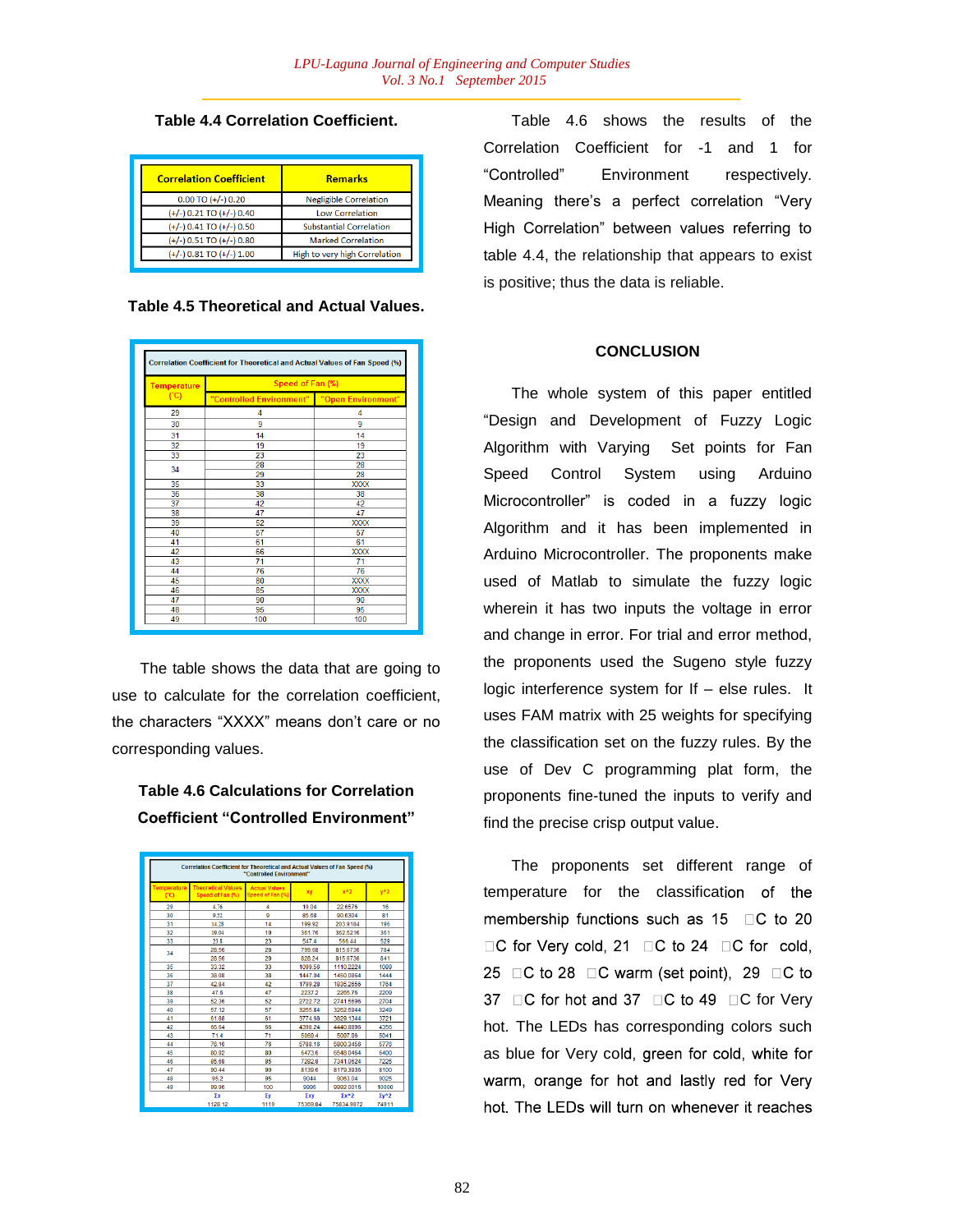the required temperature. If the temperature is higher than 49  $\Box$ C, the fans have 100% fan speed. The Fan is the output of the system while the heat lamp serves as the heating mechanism of the system.

Based on the simulation and data analysis, it has been experimentally verified that Fuzzy Logic Algorithm can be implemented in Arduino Microcontroller. The temperature, output voltage and the speed of fan is directly proportional to each other. The results satisfied the classification of membership function of the fuzzy rules. It is properly and accurately working which satisfy the objectives of this study.

## **RECOMMENDATIONS AND FUTURE DIRECTIVES**

Below are recommendations of this study:

- 1. Considering that the device is limited solely in controlling the speed of the fan, the proponents recommend having a cooling system with outsized outputs;
- 2. Improvement of the miniature house thus controlling the temperature accurately;
- 3. Use another output instead of fan like dc, servo, stepper motors and etc.;
- 4. Use different kinds of heating mechanisms to precisely control the temperature;
- 5. Future researchers can use larger number of rules and membership functions such as trapezoidal and gaussian both for the input and output parameters;
- 6. The proponents make use of Sugeno-style of FIS; future researches may opt to use

theMamdani Fuzzy Inference Method; and,

7. Use of other computational intelligence other than fuzzy logic and implement it on other hardware device.

#### **REFERENCES**

- [1] http://electrical4u.com/speed-control-of-dcmotor/
- [2] http://en.wikipedia.org/wiki/PID\_controller
- [3] ChuenChien Lee, "Fuzzy logic in control systems i.e. fuzzy logic controller,"IEEE Transactions on Systems, man and cybernetics, Vol 20, No.2, March/April 1990.
- [4] http://arduino.cc/en/Guide/Introduction
- [5] http://www.tech-faq.com/pid-controller.html
- [6] http://ieeexplore.ieee.org/xpl/articleDetails.j sp?arnumber=6720533Design, development and implementation of a fuzzy logic controller for DC-DC Buck and Boost converter in an FPGA
- [7] http://www.ijitee.org/attachments/File/v1i1/ A113051112.pdf
- [8] MICROCONTROLLER BASED IMPLEMENTATION OF A FUZZY KNOWLEDGE BASED CONTROLLER (pdf)
- [9] S.K Singh, Computer Aided Process Control, pp. 241
- [10] http://en.wikipedia.org/wiki/PID\_controller
- [11] Lewis A.P., "Optimal Fuzzy Logic Control Technique", Whitecap Publishing Co., Lagos, Nigeria, 2009
- [12] http://www.ijitee.org/attachments/File/v1i1/ A113051112.pdf